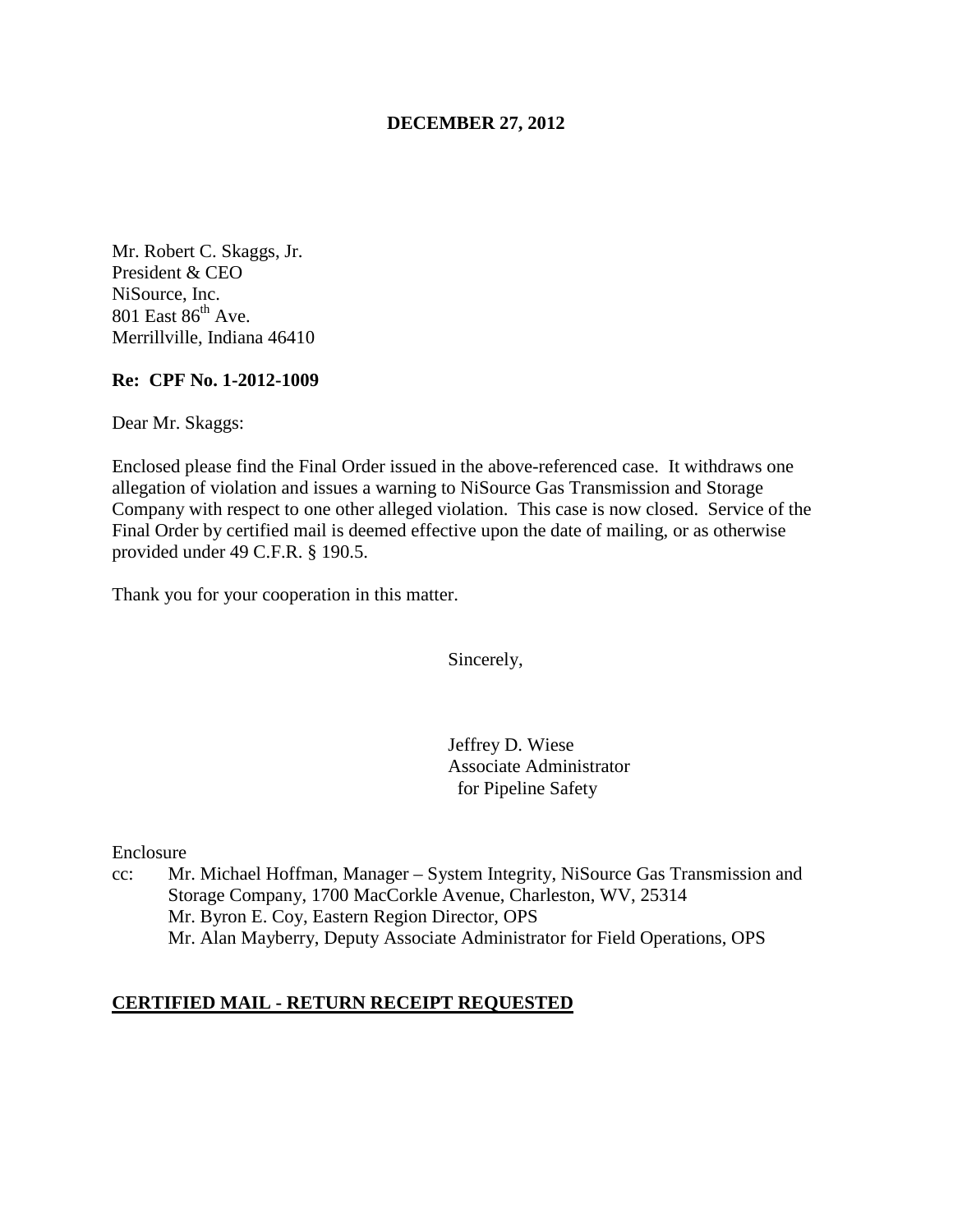## **U.S. DEPARTMENT OF TRANSPORTATION PIPELINE AND HAZARDOUS MATERIALS SAFETY ADMINISTRATION OFFICE OF PIPELINE SAFETY WASHINGTON, D.C. 20590**

**In the Matter of ) )** 

**NiSource Gas Transmission & Storage ) CPF No. 1-2012-1009 Company, )** 

**\_\_\_\_\_\_\_\_\_\_\_\_\_\_\_\_\_\_\_\_\_\_\_\_\_\_\_\_\_\_\_\_\_\_\_\_\_\_\_\_\_\_ )** 

 **)** 

**\_\_\_\_\_\_\_\_\_\_\_\_\_\_\_\_\_\_\_\_\_\_\_\_\_\_\_\_\_\_\_\_\_\_\_\_\_\_\_\_\_\_)** 

**Respondent. )** 

# **FINAL ORDER**

On October 5, 2010, and June 3, 2011, pursuant to 49 U.S.C. § 60117, representatives of the West Virginia Public Service Commission (WV PSC), acting as agent for the Pipeline and Hazardous Materials Safety Administration (PHMSA), Office of Pipeline Safety (OPS), conducted an on-site pipeline safety inspection of NiSource Gas Transmission & Storage Company's (NGTSC or Respondent) SM-80 facilities, operated by Columbia Gas Transmission, LLC, and its records in West Virginia. NGTSC is a subsidiary of NiSource, Inc.<sup>1</sup> The Columbia Gas Transmission system consists of approximately 12,000 miles of pipeline, transporting an average of three billion cubic feet of natural gas per day through 10 states. $2$ 

As a result of the inspection, the Director, Eastern Region, OPS (Director), issued to NGTSC, by letter dated April 6, 2012, a Notice of Probable Violation and Proposed Civil Penalty (Notice), which also included a warning pursuant to 49 C.F.R. § 190.205. In accordance with 49 C.F.R. § 190.207, the Notice proposed finding that NGTSC had violated 49 C.F.R. § 191.5, proposed assessing a civil penalty of \$32,500 for the alleged violation, and warned Respondent to take appropriate corrective action or be subject to future enforcement action.

NGTSC responded to the Notice by letter dated May 4, 2012 (Response). NGTSC contested the allegation, offered additional information in response to the Notice, and requested that the proposed civil penalty be reduced or eliminated.

 1 NiSource, Inc., Annual Report (Form 10K), at Exhibit 21 (February 24, 2012).

<sup>&</sup>lt;sup>2</sup> NiSource Gas Transmission and Storage Home Page, http://www.ngts.com/en/home.aspx (last visited November 5, 2012).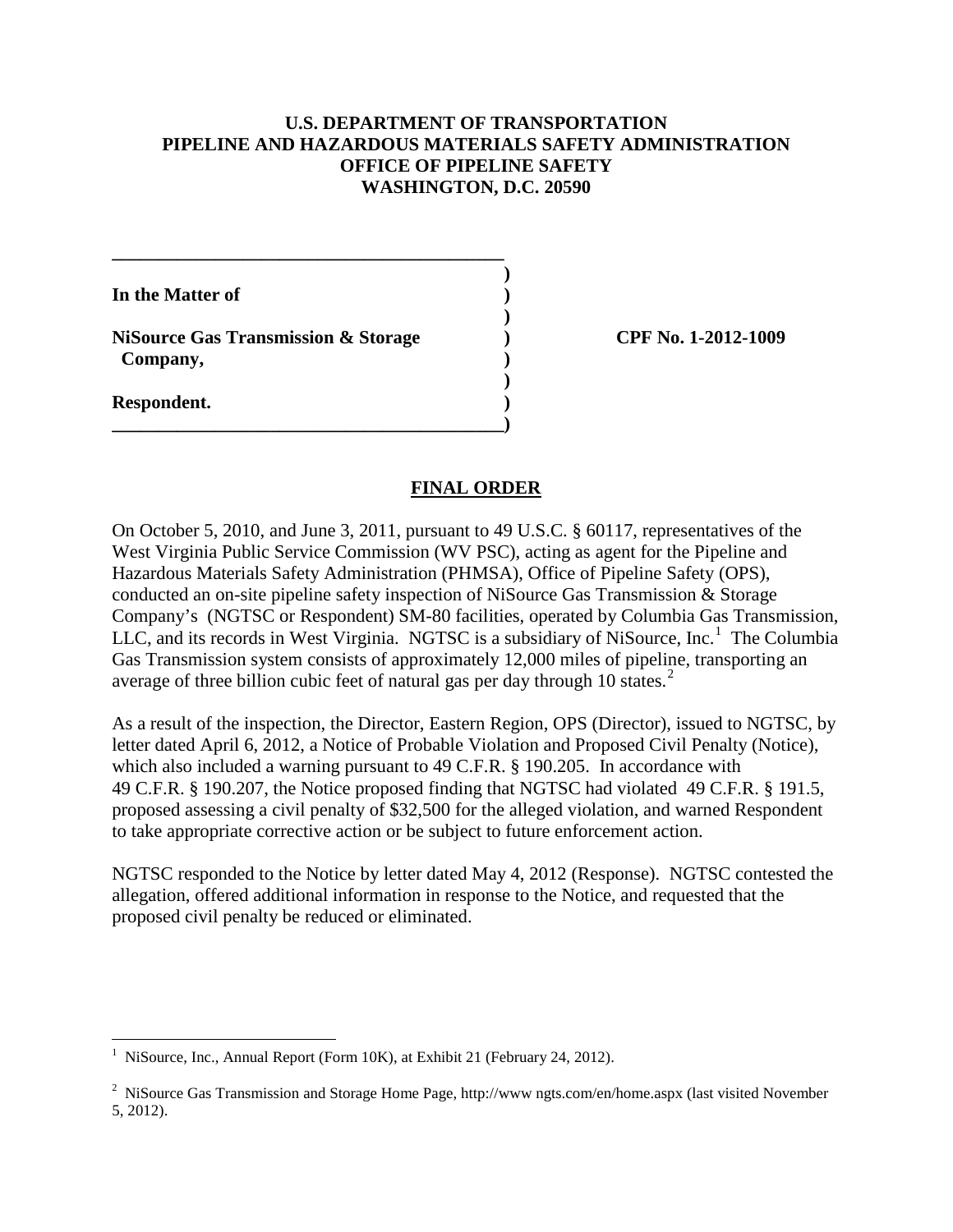#### **FINDING OF VIOLATION**

The Notice alleged that Respondent violated 49 C.F.R. Part 191, as follows:

**Item 1:** The Notice alleged that Respondent violated 49 C.F.R. § 191.5(a), which states:

#### **§ 191.5 Telephonic notice of certain incidents.**

(a) At the earliest practicable moment following discovery, each operator shall give notice in accordance with paragraph (b) of this section of each incident as defined in § 191.3.

The Notice alleged that Respondent violated 49 C.F.R. § 191.5(a) by failing to make a telephonic report of an incident on pipeline SM-80 at the earliest practicable moment following discovery. Specifically, the Notice alleged that an incident occurring on July 16, 2008, but was never reported by NGTSC to the National Response Center (NRC). At the time of the event, 49 C.F.R. § 191.3 defined the term "Incident" as follows:

*Incident* means any of the following events:

(1) An event that involves a release of gas from a pipeline or of liquefied natural gas or gas from an LNG facility and

(i) A death, or personal injury necessitating in-patient hospitalization; or

(ii) Estimated property damage, including cost of gas lost, of the operator or others, or both, of \$50,000 or more;  $\dots$ <sup>3</sup>

According to the Notice, an NGTSC crew hit a consumer tap line operating at about 693 psig, at which point NGTSC blew down more than an estimated \$50,000 worth of gas in order to stop the resulting leak. Because the amount of the gas lost exceeded \$50,000, the Notice alleged that NGTSC was required to make a telephonic report of the incident. In response to subsequent information requests from the WV PSC, NGTSC provided information indicating a total cost of \$106,544 for the gas lost from the damaged consumer tap line and from purging the transmission line.

In its Response, NGTSC argued that the \$50,000 reporting threshold in 49 C.F.R. § 191.3 did not apply to gas lost due to an intentional or optional blow down.<sup>4</sup> NGTSC contended that the allegation in the NOPV reflected an incorrect application of the regulation because it included the cost of gas that was evacuated from the pipeline due to an intentional blow-down for the purpose of making a repair.

According to NGTSC, a small leak at a weld intersection had occurred as a result of certain

 $\overline{a}$ 

 $3$  Section 191.3 was amended effective November 26, 2010, and redefined the term "Incident" to cover "[e]stimated property damage of \$50,000 or more, including loss to the operator and others, or both, but excluding cost of gas lost."

 $4$  Response at 2.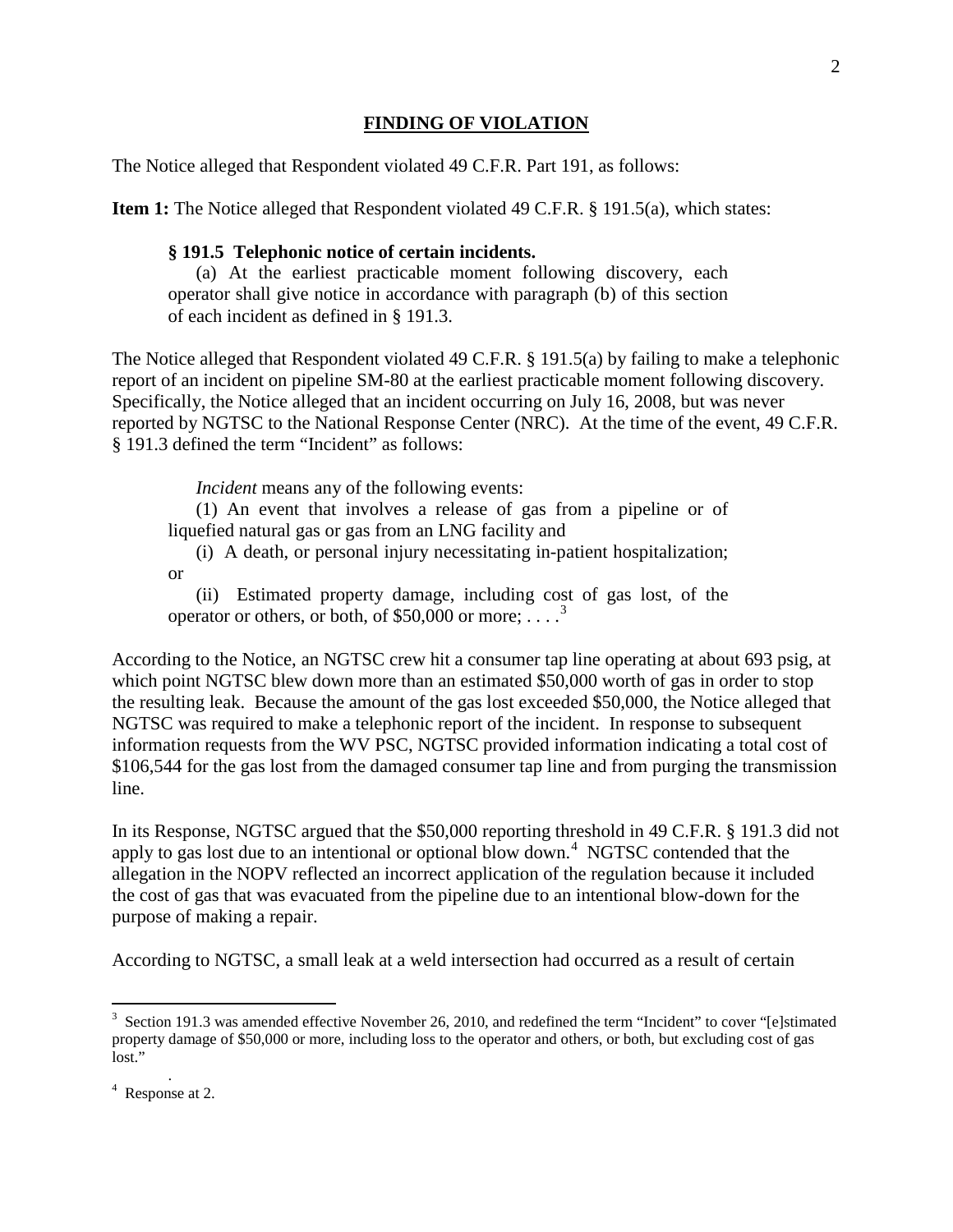maintenance work done on July 16, 2008. The amount of gas escaping from the leak was minimal and the condition did not cause a risk to public safety. The amount of gas lost was conservatively estimated at less than 30 MCF and the value of the gas lost from the leak was \$279.41. In addition, the cost of the repair, including labor, equipment and materials, was less than \$2,000. The total property damage due to the repair plus the gas lost as a result of the incident was less than the \$50,000 incident threshold. Therefore, NiSource argued, the event did not meet the definition of "Incident" under the regulations in effect at that time or now.

I agree. Upon review of the record, it is apparent that the estimated property damage was determined by including the gas lost during the blow down and therefore reached the \$50,000 threshold for incident reporting. However, by the agency's own guidance (i.e., PHMSA Form F 7100.2 (1-2002)), the reporting threshold has not been interpreted as including the cost of gas incurred as part of routine maintenance. Specifically, the general instructions for the incident report form indicate that a release of gas "during maintenance or other routine activities need not be reported if the only reportable criteria met is losing gas of \$50,000 or more as defined in 191.3(1)(ii)."<sup>5</sup> Under Part A – General Report Information on Form F 7100.2 (1-2002), it further states that "[f]acility repair, replacement, or change that is not related to the incident but the operator does for convenience is not to be included." Therefore, I find that the blow down and subsequent gas loss should be considered as part of the pipeline's routine maintenance activities to repair the leak.

Accordingly, I find that NGTSC did not violate § 191.5(a) because the leak did not meet the definition of "incident" that would require a report. Based upon the foregoing, I hereby order that this Item and the proposed penalty be withdrawn.

### **WARNING ITEM**

With respect to Item 2, the Notice alleged a probable violation of Part 192 but did not propose a civil penalty or compliance order for this item. Therefore, this is considered to be a warning item. The warning was for:

49 C.F.R.  $\S$  192.605 (**Item 2**)  $-$  Respondent's alleged failure to follow its [*Operation and Maintenance Procedure 200.01.02, section 3.4,*] that required identification tags on emergency valves. The NGTSC pipeline SM-80 Martha valve setting had no identification tags on the following critical valves:

1. One main line valve;

 $\overline{a}$ 

- 2. Two bypass valves; and
- 3. Two blow down valves.

NGTSC presented information in its Response showing that it had replaced the missing tags listed above and had instituted an initiative to identify missing identification tags on critical

<sup>&</sup>lt;sup>5</sup> Pipeline and Hazardous Materials Safety Administration, Pipeline Safety Community Forms, http://phmsa.dot.gov/pipeline/library/forms (last visited November 5, 2012).